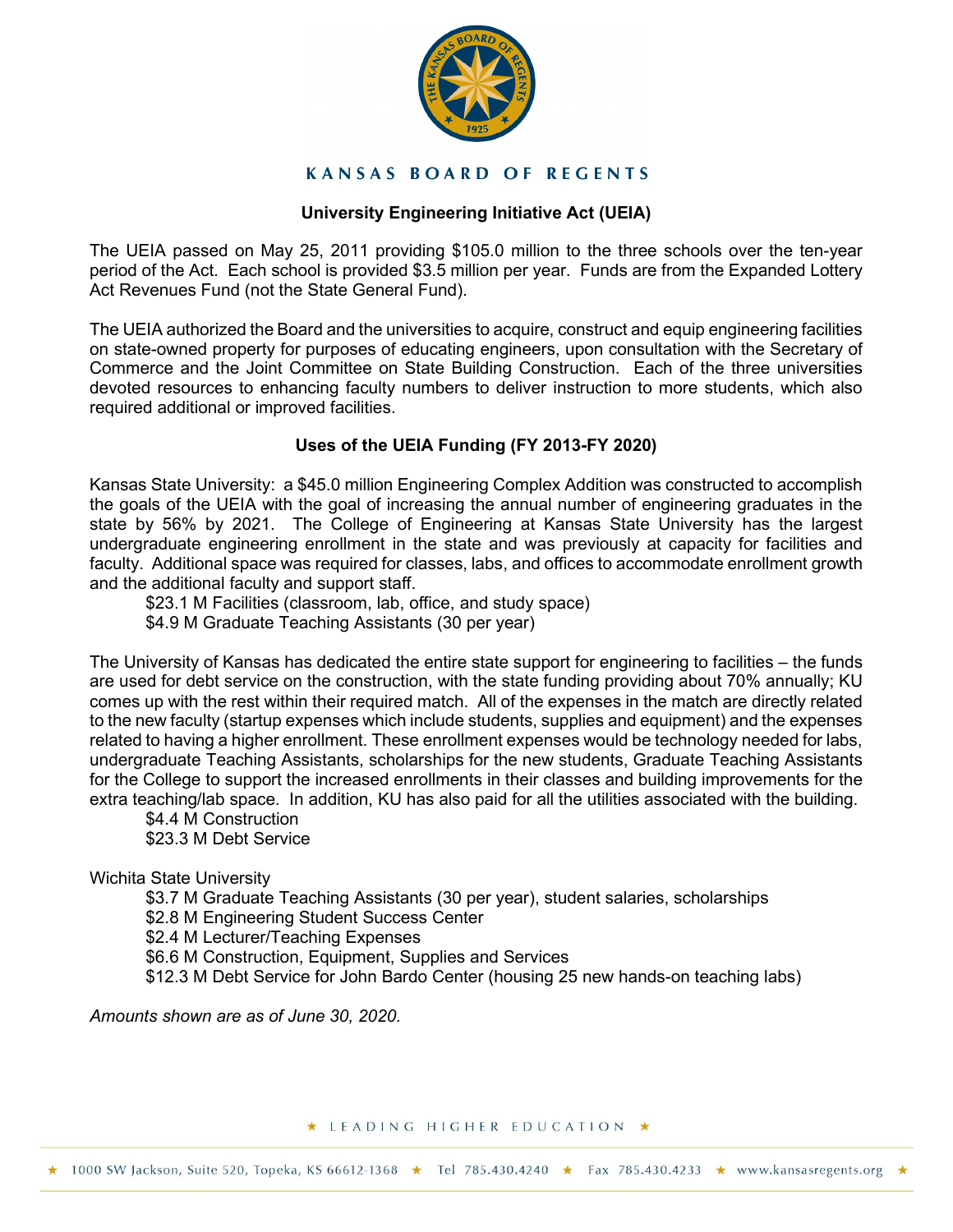# **Engineering Graduate Salary Data**

The following information was presented to the Board of Regents at the June 2020 Board meeting and at the Board retreat in August 2020. Using data submitted by the institutions via the Kansas Higher Education System (KHEDS), along with wage and employment data from the Kansas and Missouri Department of Labor agencies, the following information was generated for the Board's review.

## Table 1: Kansas Engineering Graduates in Kansas and Missouri

Based on Department of Labor data for Kansas and Missouri, the following table provides a historical perspective of the number of Kansas engineering graduates who initially lived in either Kansas or Missouri.

| <b>Graduation</b><br>Year | <b>Total Kansas</b><br><b>Engineering</b><br><b>Graduates</b> | <b>Graduates Who</b><br><b>Initially Stayed in</b><br><b>Kansas</b> | <b>Graduates Who</b><br><b>Initially Went to</b><br><b>Missouri</b> | Kansas &<br><b>Missouri</b><br><b>Combined</b> |  |
|---------------------------|---------------------------------------------------------------|---------------------------------------------------------------------|---------------------------------------------------------------------|------------------------------------------------|--|
| 2012                      | 1,029                                                         | 491 (47.7%)                                                         | $82(8.0\%)$                                                         | 573 (55.7%)                                    |  |
| 2013                      | 1,017                                                         | 431 (42.4%)                                                         | 108 (10.6%)                                                         | 539 (53.0%)                                    |  |
| 2014                      | 1,134                                                         | 474 (41.8%)                                                         | $(11.2\%)$<br>127                                                   | $(53.0\%)$<br>601                              |  |
| 2015                      | 1,165                                                         | 510 (43.8%)                                                         | 132 (11.0%)                                                         | 642 (55.1%)                                    |  |
| 2016                      | 1,285                                                         | 535 (41.6%)                                                         | 163 (12.7%)                                                         | 698 (54.3%)                                    |  |
| 2017                      | 1,348                                                         | 530 (39.3%)                                                         | $(13.4\%)$<br>181                                                   | 711 (52.7%)                                    |  |
| 2018                      | 1,565                                                         | 633 (40.4%)                                                         | $(11.9\%)$<br>187                                                   | (52.4%)<br>820                                 |  |
| 2019                      | 1,496                                                         | 642 (42.9%)                                                         | 186 (12.0%)                                                         | (55.3%)<br>828                                 |  |

Excluding the first year of analysis (AY 2012), historically, the percentage of Kansas engineering graduates staying in Kansas or moving to Missouri have remained consistent, with small deviations from year to year. On average approximately 41.8 percent of the graduates have initially stayed in Kansas while 11.8% have moved to Missouri.

Table 2: Trend Data Showing Kansas Engineering Graduates Who Move Back to Kansas or Missouri Over their career, engineers change work locations for a variety of reasons. The following table shows a historical perspective of Kansas engineering graduates who have moved back to Kansas or Missouri.

| <b>Graduation</b><br>Year | <b>Engineers</b><br>in Kansas<br>Upon<br><b>Graduation</b> | <b>Engineers in Kansas</b><br>in 2019 By Class | <b>Engineers in</b><br><b>Missouri Upon</b><br><b>Graduation</b> | <b>Engineers in</b><br>Missouri in 2019 by<br><b>Class</b> |  |  |
|---------------------------|------------------------------------------------------------|------------------------------------------------|------------------------------------------------------------------|------------------------------------------------------------|--|--|
| 2012                      | 491                                                        | 413                                            | 82                                                               | 130                                                        |  |  |
| 2013                      | 431                                                        | 375                                            | 108                                                              | 123                                                        |  |  |
| 2014                      | 474                                                        | 437                                            | 127                                                              | 135                                                        |  |  |
| 2015                      | 510                                                        | 446                                            | 132                                                              | 150                                                        |  |  |
| 2016                      | 535                                                        | 478                                            | 163                                                              | 174                                                        |  |  |
| 2017                      | 530                                                        | 490                                            | 181                                                              | 191                                                        |  |  |
| 2018                      | 633                                                        | 642                                            | 187                                                              | 189                                                        |  |  |
| 2019                      | 642                                                        | 642                                            | 186                                                              | 186                                                        |  |  |
| Net Change                |                                                            | $-321$                                         |                                                                  | 113                                                        |  |  |

Table 2 shows that Kansas engineering graduates are slowly leaving Kansas as they gain experience, even when those who have moved back are taken into consideration. Over the same period, Kansas engineering graduates have gravitated to Missouri with the net total number increasing by 113.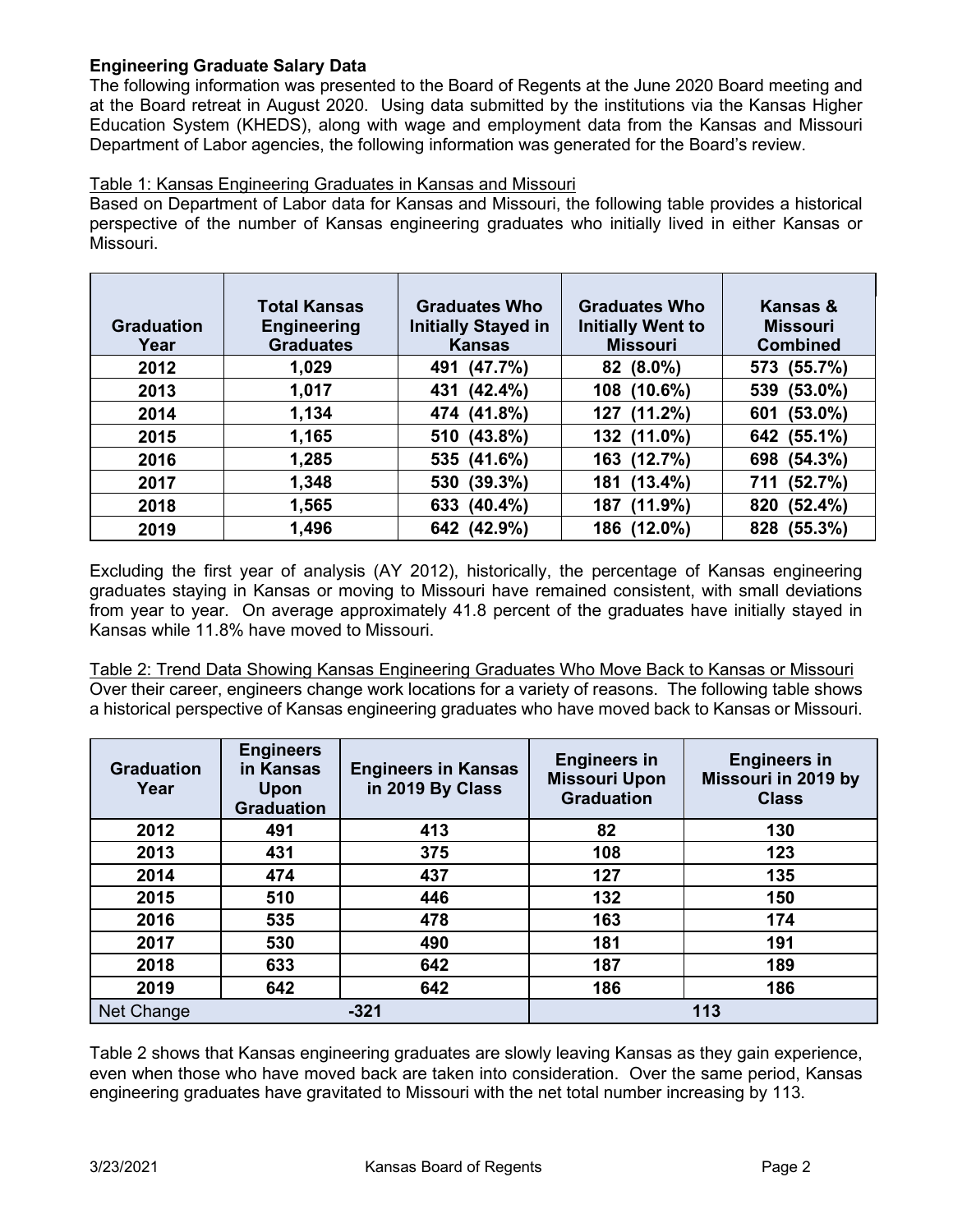Table 3: Average Wages for Kansas Engineering Graduates in Kansas and Missouri

Using Department of Labor data for Kansas and Missouri, average wages for Kansas engineering graduates by year of graduation have been provided in the following table.

| <b>Graduation</b> | Average Wages in Kansas by | Average Wages in Missouri by |
|-------------------|----------------------------|------------------------------|
| Year              | <b>Graduation Year</b>     | <b>Graduation Year</b>       |
| 2012              | \$92,158                   | \$112,440                    |
| 2013              | \$87,440                   | \$99,828                     |
| 2014              | \$84,124                   | \$102,028                    |
| 2015              | \$76,899                   | \$90,754                     |
| 2016              | \$70,578                   | \$83,400                     |
| 2017              | \$66,222                   | \$75,451                     |
| 2018              | \$62,510                   | \$73,757                     |
| 2019              | \$56,196                   | \$62,101                     |

The results from Table 3 show that on average, Kansas engineering graduates earn more in Missouri than they do in Kansas. The salary differences are larger for engineers with greater work experience.

#### Engineering Student Survey

In Fall 2019 and Winter 2020, Board staff surveyed engineering students at all three universities with most survey respondents graduating in Spring 2020. The pandemic impacted survey participation, but 918 students responded.

- 61.3 percent participated in an internship as part of the program
- 59.2 percent of those with an internship received a job offer from the company

83.4 percent reported their post-graduation plan was employment in their field 12.2 percent planned to go on to graduate or professional school

- 69.7 percent were Kansas residents
- 38.8 percent reported an intention to remain in Kansas
- 29.6 percent did not intend to remain in Kansas
- 31.6 percent were unsure of their plan
- Top States Attracting Kansas Engineering Graduates Colorado, Missouri, Texas